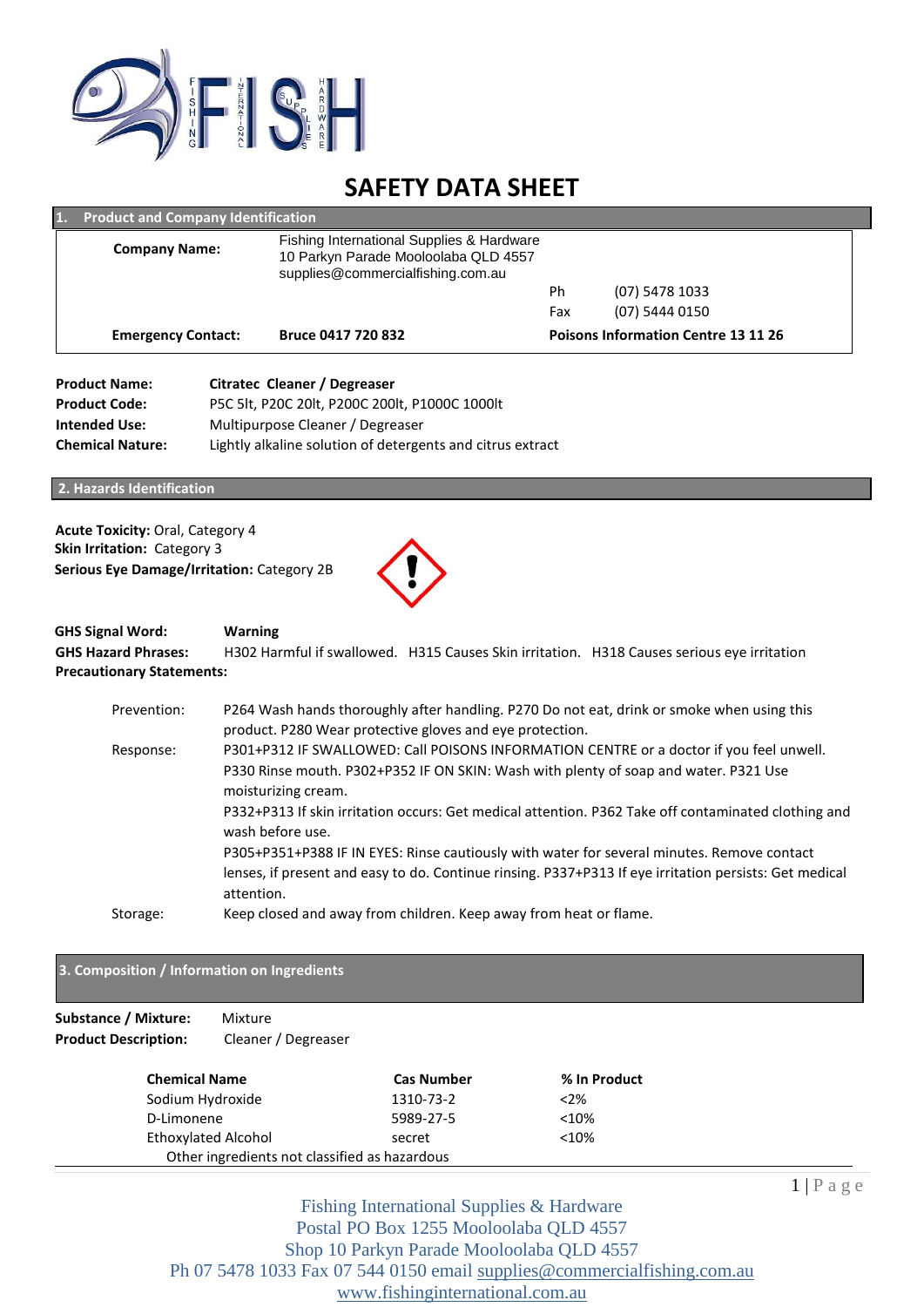

There are no additional ingredients present which, within the current knowledge of the supplier and in the concentrations applicable, are classified as hazardous to health or the environment and hence require reporting in this section. Occupational exposure limits, if applicable are listed in section8.

# **4. First aid Measures**

# **Description of necessary first aid measures**

| Eye Contact:                                       | Wash eves immediately with large amounts of water.                                             |  |
|----------------------------------------------------|------------------------------------------------------------------------------------------------|--|
| Inhalation:                                        | Move person to fresh air at once. If breathing has stopped, get medical attention immediately. |  |
| <b>Skin Contact:</b>                               | Wash contacted areas with mild soap and water.                                                 |  |
| Ingestion:                                         | Do not induce vomiting. If person is conscious, give water. Get medical attention.             |  |
| Most important symptoms/effects, acute and delayed |                                                                                                |  |

# **Potential acute health effects**

| Eye contact:         | Can cause severe irritation, redness, tearing, and blurred vision. |
|----------------------|--------------------------------------------------------------------|
| Inhalation:          | Fine mist may cause irritation of the nose and throat.             |
| <b>Skin Contact:</b> | Any contact can cause moderate irritation.                         |
| Ingestion:           | Gastrointestinal irritation.                                       |

# **Over exposure signs/symptoms**

| Eye contact:         | Adverse symptoms may include the following: | Irritation             |
|----------------------|---------------------------------------------|------------------------|
| Inhalation:          | Adverse symptoms may include the following: | No significant effect. |
| <b>Skin Contact:</b> | Adverse symptoms may include the following: | Irritation             |
| Ingestion:           | Adverse symptoms may include the following: | Gastrointestinal       |

# **Indication of immediate attention and special treatment needed, if necessary**

**Notes to Physician:** Treat symptomatically. Contact Poisons Information Centre if large quantities have been ingested or inhaled. **Specific Treatments:** No specific treatment. **Protection of First Aiders:** No action should be taken involving any personal risk or without suitable training. Wash

contaminated clothing thoroughly with water before removing it.

# **5. Fire Fighting Measures**

# **Extinguishing Media**

**Suitable Extinguishing Media:** Regular Foam, Waterdog, Carbon Dioxide, or Dry Chemical **Unsuitable Extinguishing Media:** None known. **Specific Hazards arising from the Chemical**: In a fire of if heated, a pressure increase will occur and the container may burst.

**Hazardous thermal decomposition products** 

**Flash Point:** Does not burn **Upper Flammability Limit:** Does not burn **Lower Flammability Limit:** Does not burn **Special protective actions for fire fighters:** If there is a fire, promptly isolate the scene by removing all persons from the vicinity of the incident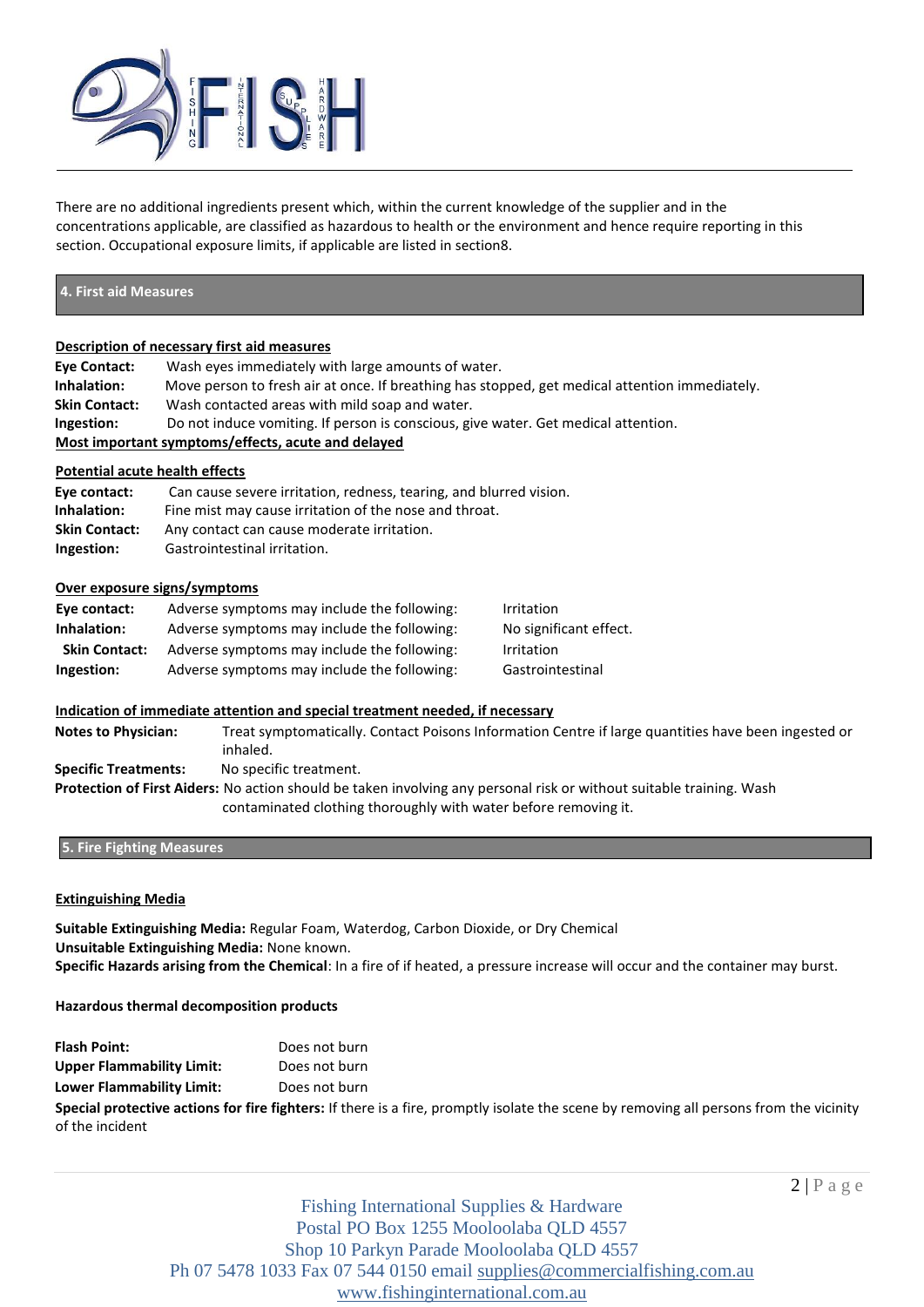

**Special protective equipment for fire fighters:** Fire fighters should wear appropriate protective equipment and selfcontained breathing apparatus (SCBA) with a full face-piece operated in positive pressure mode.

**Hazardous decomposition:** Oxides of carbon or traces of hydrocarbons may be formed in small amounts **Special Fire Fighting Procedures:** Clear fire area of personnel. Do not enter confined fire area without full bunker gear and positive pressure breathing apparatus.

**Unusual Fire/Explosion Hazards:** Not listed.

# **6. Accidental Release Measures**

# **Personal precautions, protective equipment and emergency procedures**

| For non-emergency personnel:                          | No action shall be taken involving any personal risk or without suitable training. Evacuate<br>surrounding areas. Keep unnecessary and unprotected personnel from entering. Do not<br>touch or walk through spilled material. Shut off all ignition sources. No smoking or flares in<br>hazard area. Avoid breathing vapour or mist. Provide adequate ventilation. Wear<br>appropriate respirator when ventilation is inadequate. Put on appropriate personal<br>protective equipment.                                                                                                                   |
|-------------------------------------------------------|----------------------------------------------------------------------------------------------------------------------------------------------------------------------------------------------------------------------------------------------------------------------------------------------------------------------------------------------------------------------------------------------------------------------------------------------------------------------------------------------------------------------------------------------------------------------------------------------------------|
| For emergency responders:                             | If specialized clothing is required to deal with the spillage, take note of any information in<br>section 8 on suitable and unsuitable materials. See also the information in "For<br>nonemergency personnel"                                                                                                                                                                                                                                                                                                                                                                                            |
| Environmental precautions:                            | Avoid dispersal of spilled material and runoff and contact with soil, waterways, drains and<br>sewers. Inform the relevant authorities if the product has caused environmental pollution<br>(sewers, waterways, soil or air)                                                                                                                                                                                                                                                                                                                                                                             |
| Methods and materials for containment and cleaning up |                                                                                                                                                                                                                                                                                                                                                                                                                                                                                                                                                                                                          |
| Small spill:                                          | Stop leak if without risk. Move containers from spill area. Dilute with water and<br>mop up if water soluble. Alternatively, or if water insoluble, absorb with an inert<br>dry material and place in an appropriate waste disposal container. Use spark proof<br>tools and explosion proof equipment. Dispose via a licensed waste disposal<br>contractor.                                                                                                                                                                                                                                              |
| Large spill:                                          | Stop leak if without risk. Move containers from spill area. Prevent entry into<br>basements or confined areas. Wash spillages into an<br>sewers, water courses,<br>effluent treatment plant or proceed as follows. Contain and collect spillage with<br>non-combustible, absorbent material e.g. sand, earth, vermiculite or<br>Diatomaceous earth and place in container for disposal according to local<br>regulations (see section 13). Use spark proof tools and explosion proof<br>equipment. Dispose via a licensed waste contractor. Contaminated<br>absorbent material may pose the same hazard. |
|                                                       | Llee gloves, goggles, Roots and Breathing Mask, Small amounts do not need special measures. Clean un with water                                                                                                                                                                                                                                                                                                                                                                                                                                                                                          |

Use gloves, goggles, Boots and Breathing Mask. Small amounts do not need special measures. Clean up with water. For large spills, remove all sources of ignition. Ventilate area. Absorb with an inert absorbent material. Avoid runoff into drains and sewers. All used and unused product should be disposed of in accordance with local, state and federal regulations.



**Precautions for safe handling:**

Put on appropriate protective equipment (see section 8). Do not get in eyes or on skin or clothing. Do not ingest. Avoid breathing vapour or mist. Keep in the original

 $3 | P a g e$ 

Fishing International Supplies & Hardware Postal PO Box 1255 Mooloolaba QLD 4557 Shop 10 Parkyn Parade Mooloolaba QLD 4557 Ph 07 5478 1033 Fax 07 544 0150 email [supplies@commercialfishing.com.au](mailto:supplies@commercialfishing.com.au) [www.fishinginternational.com.au](http://www.fishinginternational.com.au/)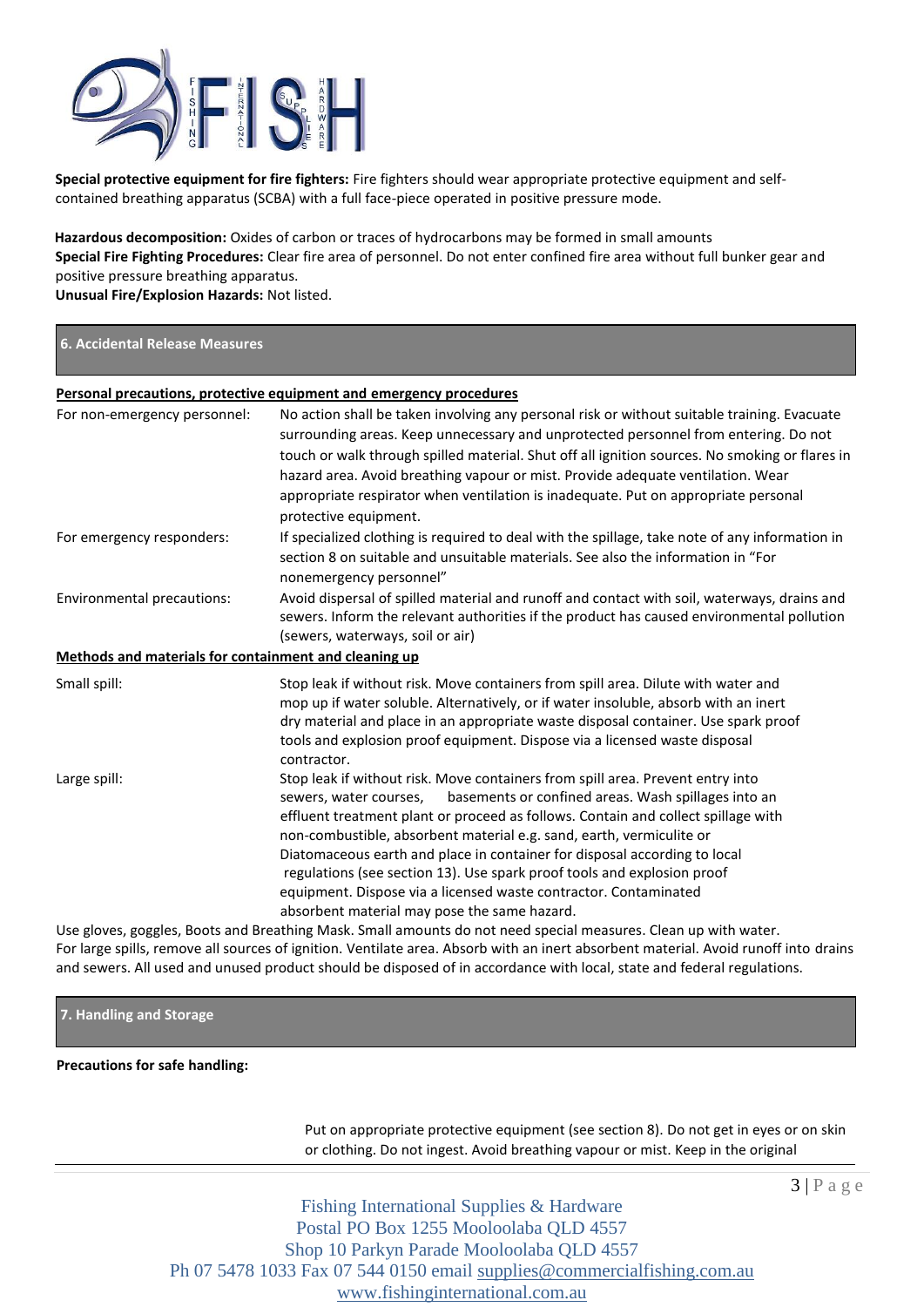

**Conditions for safe storage:** container or an approved alternative made from a compatible material, keep tightly closed when not in use. Store and use away from heat, sparks, open flame or any other ignition source. Do not reuse container. Wash thoroughly after use.

> Store in original container protected from direct sunlight in a dry, cool and well ventilated area, away from incompatible materials (see section 10) and food and drink. Do not store in unlabelled containers. Do not weld on or near containers either empty or full. Secure all chemicals out of the reach of children.

# **8. Exposure Controls and Personal Protection**

| <b>Control Parameters</b>           |           |                      |                      |
|-------------------------------------|-----------|----------------------|----------------------|
| <b>Occupational exposure limits</b> |           |                      |                      |
| <b>Ingredient Name</b>              | CAS#      | <b>TWA</b>           | <b>STEL</b>          |
|                                     |           | (mg/m <sup>3</sup> ) | (mg/m <sup>3</sup> ) |
| Sodium Hydroxide                    | 1310-73-2 |                      |                      |
| D-Limonene                          | 5989-27-5 | not set              | not set              |

Appropriate Engineering Controls: No special ventilation requirements. Good general ventilation should be sufficient to control worker exposure to airborne contaminants.

# **Individual Protection Measures**

| <b>Hygiene Measures:</b>       | Wash hands forearms and face thoroughly after handling chemical products.             |
|--------------------------------|---------------------------------------------------------------------------------------|
| Eye/Face Protection:           | Wear chemical safety goggles and face shield                                          |
| Skin Protection:               | Avoid skin contact. Wear gloves impervious to conditions of use.                      |
| <b>Respiratory Protection:</b> | Use a properly fitted, air purifying or air fed respirator complying with an approved |
|                                | standard if a risk assessment indicates this is necessary.                            |

# **9. Physical and Chemical Properties**

| Physical State: Liquid | Specific Gravity:        | 1.02              |
|------------------------|--------------------------|-------------------|
| Colour: Orange         | Vapour Pressure:         | <1 (low volatile) |
| Odour: Citrus          | Volatiles:               | 98%               |
| pH: 12.5               | Vapour Density:          | >1 fall in air    |
| Boiling Point: 100oC   | Solubility:              | 100%              |
| Flash Point: n/a       | <b>Evaporation Rate:</b> | <=Water           |

Volatile Organic compound (VOC) content for Consumer Products Applications Percent by weight: 1%

# **10. Stability and Reactivity**

**Reactivity**: No specific test data related to reactivity available for this product or its ingredients. **Chemical Stability:** The product is stable. **Possibility of hazardous reactions:** Under normal conditions of storage and use, hazardous reactions will not occur.

 $4 | P a g e$ 

Fishing International Supplies & Hardware Postal PO Box 1255 Mooloolaba QLD 4557 Shop 10 Parkyn Parade Mooloolaba QLD 4557 Ph 07 5478 1033 Fax 07 544 0150 email [supplies@commercialfishing.com.au](mailto:supplies@commercialfishing.com.au) [www.fishinginternational.com.au](http://www.fishinginternational.com.au/)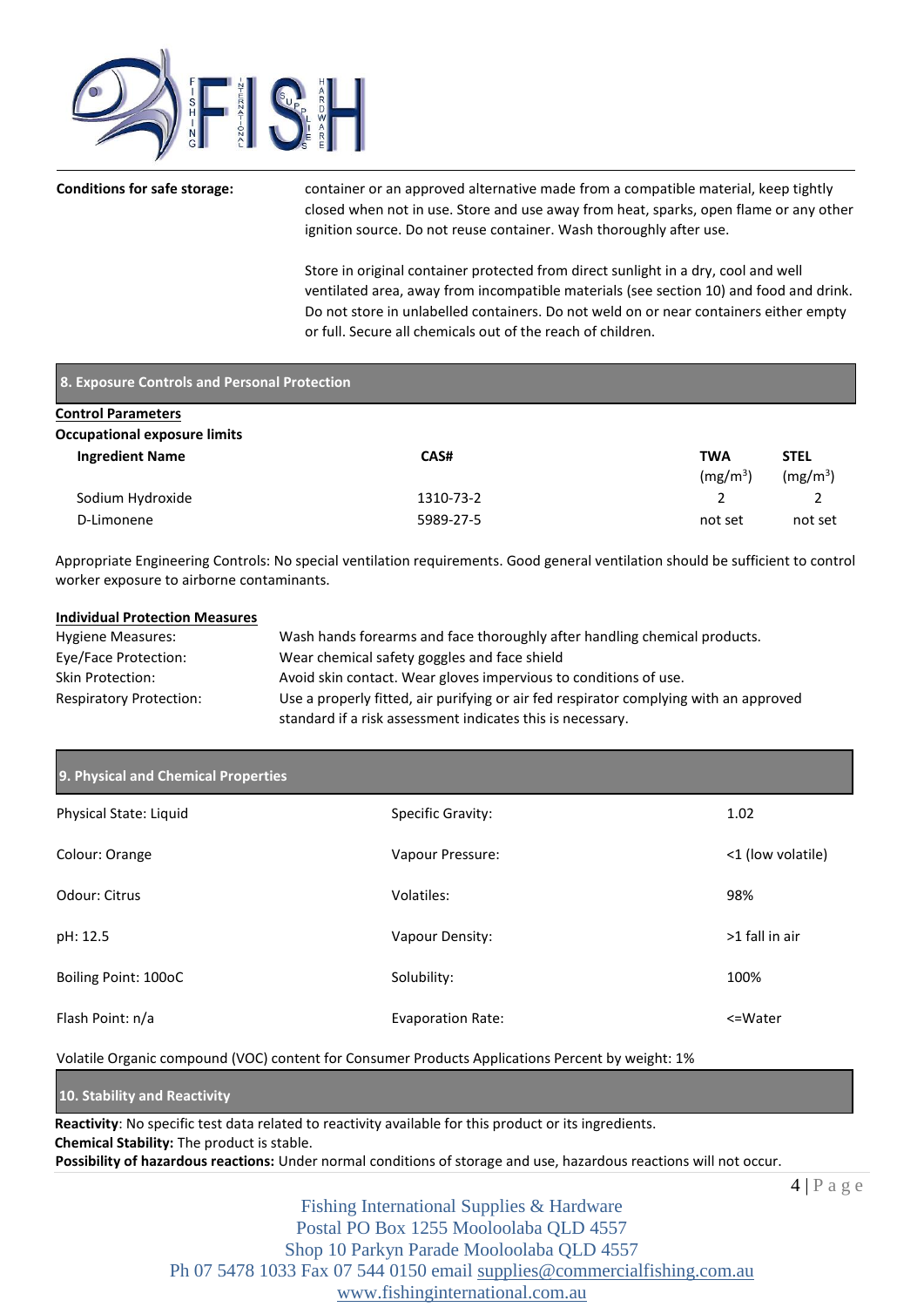

**Conditions if Instability:** When exposed to high temperatures colour may fade and bottles may panel. **Conditions to Avoid:** Hazardous decomposition products: Under normal conditions of storage and use, hazardous decomposition products should not be produced.

# **11. Toxicological Information**

**Toxicological Information:** No data available

| Cas # | <b>Hazardous Components (Chemical Name)</b> | <b>NTP</b> | IARC      | <b>ACGIH OSHA</b> |      |
|-------|---------------------------------------------|------------|-----------|-------------------|------|
|       | 1310-73-2 Sodium Hydroxide                  | n.a.       | n.a. n.a. |                   | n.a. |
|       | 5989-27-5 D-Limonene                        | n.a.       | n.a. n.a. |                   | n.a. |

# **12. Ecological Information**

# **Ecotoxological Data**

| <b>Product</b>                 | <b>Species</b>                                   | <b>Test Results</b>   |
|--------------------------------|--------------------------------------------------|-----------------------|
| D-Limonene (CAS 5989-27-5)     |                                                  |                       |
| Aquatic                        |                                                  |                       |
| Acute                          |                                                  |                       |
| Crustacea                      | Water flea (Daphnia Magna)<br>EC50               | $0.36$ mg/l, 48 hours |
| Fish                           | LC50<br>Flathead Minnow (Pimephales<br>Promelas) | $0.7$ mg/l, 96 hours  |
| Ecotoxicity:                   | Toxic to aquatic life                            |                       |
| <b>Environmental Effects:</b>  | Toxic to aquatic organisms                       |                       |
| <b>Aquatic Toxicity:</b>       | Toxic to aquatic organisms                       |                       |
| Persistence and Degradability: | Readily biodegradable                            |                       |

# **13 Disposal Considerations**

The generation of waste should be avoided or minimized wherever possible. Significant quantities of waste product residues should not be disposed of via the sewer but processed in a suitable effluent treatment plant. Dispose of surplus and nonrecyclable products via a licensed waste disposal contractor. Disposal of this product, solutions and any by-products should always comply with the requirements of environmental protection and waste disposal legislation and any regional local authority requirements. Waste packaging should be recycled. Incineration or landfill should only be considered when recycling is not feasible. This material and its container must be disposed of in a safe way. Care should be taken when handling empty containers that have not been cleaned or rinsed out. Empty containers or liners may retain some product residues. Avoid dispersal of spilled material and runoff and contact with soil, waterways, drains and sewers.

 $5 | P a g e$ 

Fishing International Supplies & Hardware Postal PO Box 1255 Mooloolaba QLD 4557 Shop 10 Parkyn Parade Mooloolaba QLD 4557 Ph 07 5478 1033 Fax 07 544 0150 email [supplies@commercialfishing.com.au](mailto:supplies@commercialfishing.com.au) [www.fishinginternational.com.au](http://www.fishinginternational.com.au/)